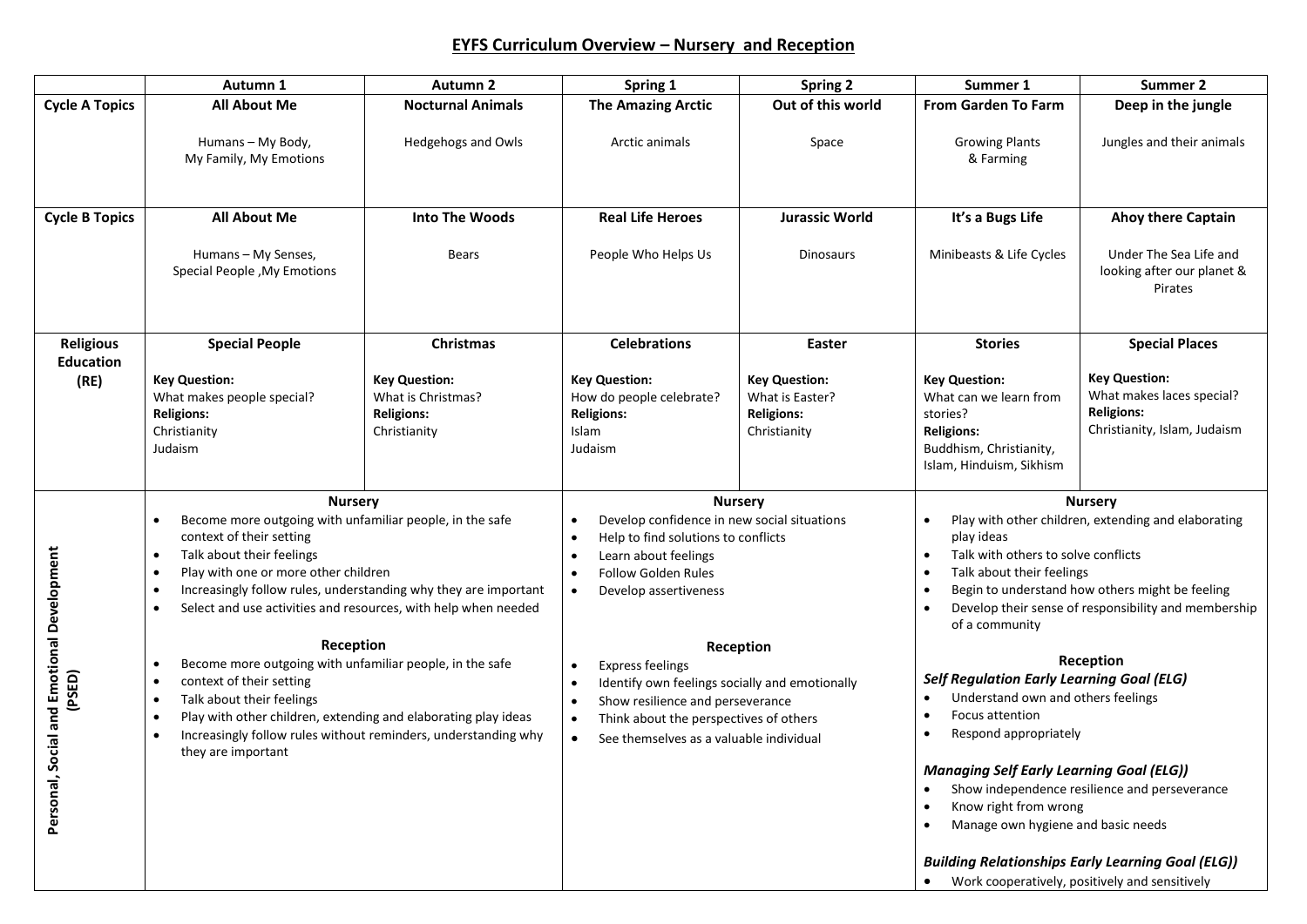|                       | <b>Nursery</b>                                                                                                                                                                                                                                                                                                                                            | <b>Nursery</b>                                                                                                                                                                                                                                                                                                                                     | <b>Nursery</b>                                                                                                                                                                                                                                                                                                                                                                                                     |
|-----------------------|-----------------------------------------------------------------------------------------------------------------------------------------------------------------------------------------------------------------------------------------------------------------------------------------------------------------------------------------------------------|----------------------------------------------------------------------------------------------------------------------------------------------------------------------------------------------------------------------------------------------------------------------------------------------------------------------------------------------------|--------------------------------------------------------------------------------------------------------------------------------------------------------------------------------------------------------------------------------------------------------------------------------------------------------------------------------------------------------------------------------------------------------------------|
| ຼີປ<br><b>Fauguen</b> | Use a wider range of vocabulary<br>Know many rhymes<br>Use longer sentences of four to six words<br>Understand a question or instruction that has two parts eg 'Put<br>your coat on and line up at the door'                                                                                                                                              | Listen to and remember much of what happens in<br>longer stories<br>Learn rhymes, talk about familiar books, and tell a<br>long story<br>Develop conversational skills between peers and<br>adults<br>Use talk to organise themselves and their play                                                                                               | Understand 'why' questions<br>Develop their communication, but may continue to<br>have problems with irregular tenses and plurals<br>Practise saying tricky sounds: r, j, th, ch, and sh and<br>$\bullet$<br>multisyllabic words such as 'planetarium' or<br>'hippopotamus'<br>Be able to express a point of view and to debate<br>when they disagree with an adult or a friend, using<br>words as well as actions |
| pue<br>Communication  | Reception<br>Understand 'why' questions<br>Know many rhymes, be able to talk about familiar books, and be<br>able to tell a long story<br>Understand a question or instruction that has two parts<br>٠<br>Understand how to listen carefully and why listening is important<br>٠<br>Connect one idea or action to another using a range of<br>connectives | Reception<br>Learn new relevant vocabulary<br>Articulate ideas and thoughts in well-formed<br>sentences<br>Listen to and talk about stories to build familiarity and<br>understanding<br>Listen carefully to rhymes and songs, paying attention<br>$\bullet$<br>to how they sound<br>Learn rhymes, poems and songs<br>Learn from non-fiction books | Reception<br><b>Listening and Attention Early Learning Goal (ELG)</b><br>Listening and responding<br>Making comments<br>Holding back and forth conversations<br><b>Speaking Early Learning Goal (ELG)</b><br>Participate in discussions<br>Offer explanations<br>Express ideas and feelings in full sentences including<br>different tenses and conjunctions                                                       |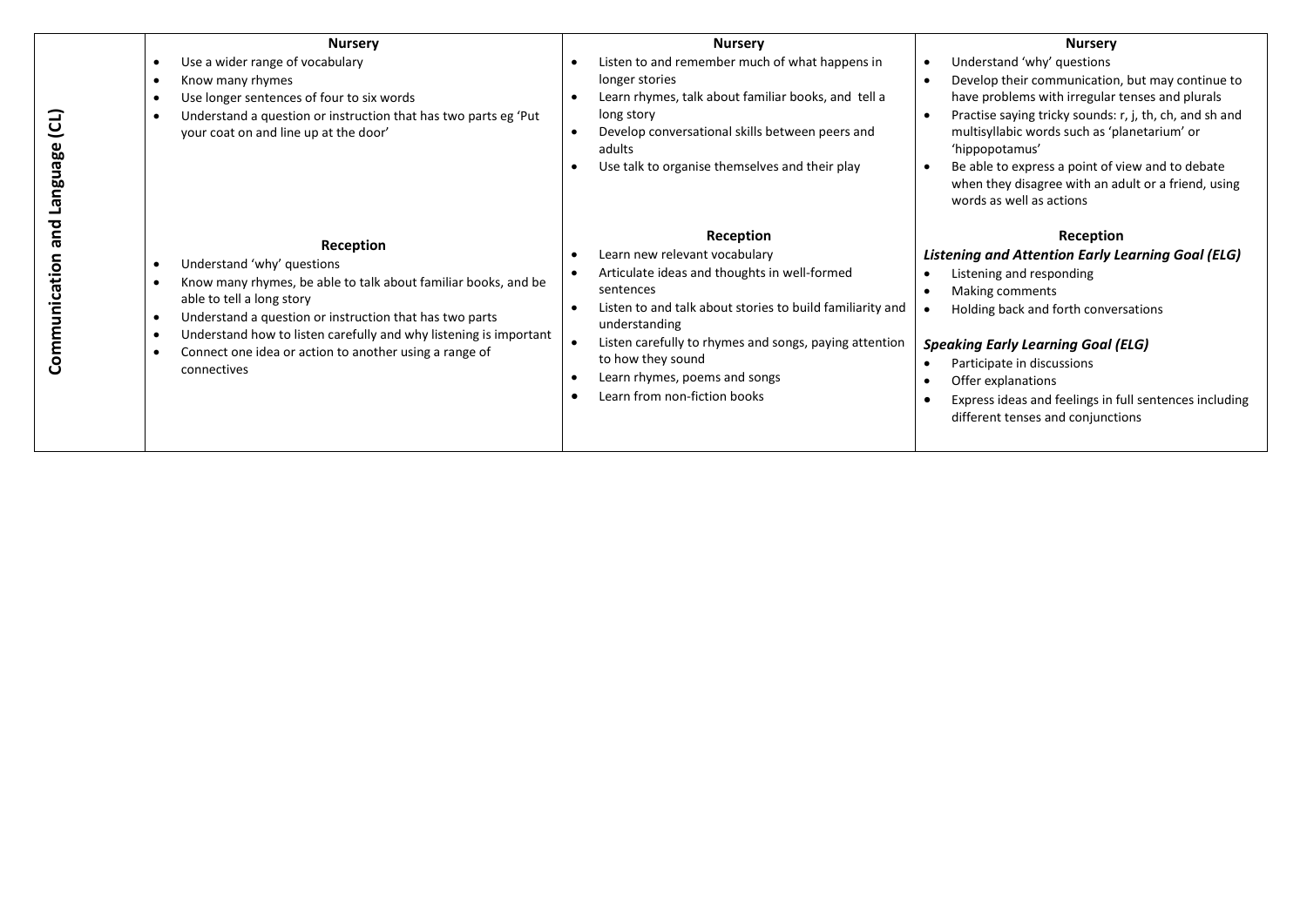|                           | <b>Nursery</b><br>Use large-muscle movements to wave flags and streamers, paint<br>$\bullet$<br>and make marks<br>Use one-handed tools and equipment like hammers<br>$\bullet$<br>Develop independence as they get dressed and undressed with<br>$\bullet$<br>coats<br>Continue to develop their movement, balancing, riding (scooters,<br>$\bullet$<br>trikes and bikes) and ball skills<br>Be increasingly independent in meeting their own care needs<br>٠<br>Start to eat independently and learning how to use a knife and<br>$\bullet$<br>fork | <b>Nursery</b><br>Continue to develop their movement, balancing,<br>$\bullet$<br>riding (scooters, trikes and bikes) and ball skills<br>Use one-handed tools and equipment like scissors<br>$\bullet$<br>Show a preference for a dominant hand<br>$\bullet$<br>Use a comfortable grip with good control when<br>$\bullet$<br>holding pencils<br>Show a preference for a dominant hand<br>$\bullet$<br>Be increasingly independent putting on jumpers and<br>$\bullet$<br>coats | <b>Nursery</b><br>Continue to develop their movement, balancing,<br>$\bullet$<br>riding (scooters, trikes and bikes) and ball skills.<br>Match their developing physical skills to tasks and<br>$\bullet$<br>activities in the setting<br>Choose the right resources to carry out their own<br>$\bullet$<br>plan<br>Collaborate with others to manage large items<br>$\bullet$<br>Use a comfortable grip<br>Make healthy choices about food, drink and activity<br>$\bullet$ |
|---------------------------|------------------------------------------------------------------------------------------------------------------------------------------------------------------------------------------------------------------------------------------------------------------------------------------------------------------------------------------------------------------------------------------------------------------------------------------------------------------------------------------------------------------------------------------------------|--------------------------------------------------------------------------------------------------------------------------------------------------------------------------------------------------------------------------------------------------------------------------------------------------------------------------------------------------------------------------------------------------------------------------------------------------------------------------------|------------------------------------------------------------------------------------------------------------------------------------------------------------------------------------------------------------------------------------------------------------------------------------------------------------------------------------------------------------------------------------------------------------------------------------------------------------------------------|
| Physical Development (PD) | Reception<br>Be increasingly independent as they get dressed and undressed<br>Use a comfortable grip with good control when holding pens and<br>$\bullet$<br>pencil<br>Use one-handed tools and equipment, for example, making snips<br>$\bullet$<br>in paper with scissors<br>Be increasingly independent in meeting their own care needs<br>$\bullet$                                                                                                                                                                                              | Reception<br>Develop their small motor skills to use a range of<br>$\bullet$<br>tools competently, safely and confidently<br>Use core muscle strength to achieve a good posture<br>$\bullet$<br>when sitting at a table or sitting on the floor<br>Develop the foundations of a handwriting style<br>$\bullet$<br>Develop self-regulation skills<br>$\bullet$                                                                                                                  | Reception<br><b>Gross Motor Early Learning Goal (ELG)</b><br>Spatial awareness<br>$\bullet$<br>Demonstarte balance, strength and coordination<br>$\bullet$<br>Move in a variety of ways energetically<br>$\bullet$<br><b>Fine Motor Early Learning Goal (ELG)</b><br>Tripod grip<br>$\bullet$<br>Develop fluency<br>Accurate and careful drawing                                                                                                                             |
| <b>Maths</b>              | <b>Nursery</b><br>To recite numbers past 5 and show finger numbers up to 5<br>$\bullet$<br>Talk about and identify the patterns around them, use<br>$\bullet$<br>informal language todescribe them<br>$\bullet$<br>Extend and create ABAB patterns                                                                                                                                                                                                                                                                                                   | <b>Nursery</b><br>Number and counting<br>Subitising<br>2 D and 3 D Shapes<br>Length<br>Height<br>Weight                                                                                                                                                                                                                                                                                                                                                                        | <b>Nursery</b><br>Experiment with their own symbols<br>$\bullet$<br>Solve real world maths problems<br>$\bullet$<br>Understand position through words<br>$\bullet$<br>Describe and discuss a familiar route<br>$\bullet$<br>Begin to describe a sequence of events                                                                                                                                                                                                           |
|                           | Reception<br>Contextual positional language<br>$\bullet$<br>Count objects, actions and sounds<br>Subitising<br>Compare quantities<br>Extend and create repeating patterns, spot mistakes                                                                                                                                                                                                                                                                                                                                                             | Reception<br>Number<br>Subitising<br>2 D and 3 D Shapes<br>Length<br>Weight<br>Capacity                                                                                                                                                                                                                                                                                                                                                                                        | Reception<br><b>Number Early Learning Goal (ELG)</b><br>Composition of number<br>Subitising<br>$\bullet$<br>Number bonds to at least 5<br><b>Numerical Patterns Early Learning Goal (ELG)</b><br>Comparing quantities<br>Odds andevens<br><b>Doubles</b>                                                                                                                                                                                                                     |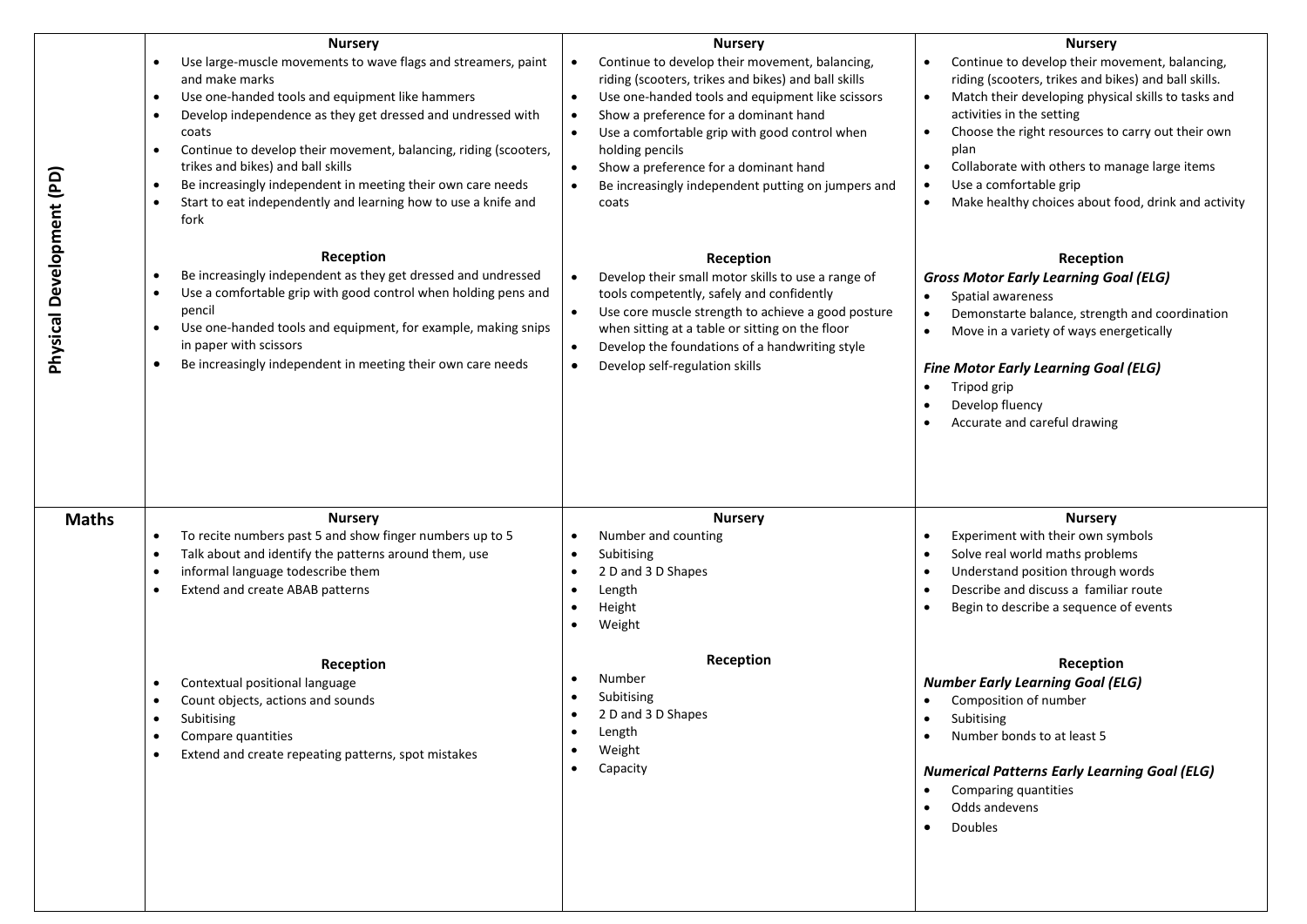|                               | <b>Nursery</b>                                                                                                                                                                                                                                                                                                                                                                                                                                                            | <b>Nursery</b>                                                                                                                                                                                                                                                                                                                                                                                                         | <b>Nursery</b>                                                                                                                                                                                                                                                                                                                                                                                                                                                                                                                                                                                                                               |
|-------------------------------|---------------------------------------------------------------------------------------------------------------------------------------------------------------------------------------------------------------------------------------------------------------------------------------------------------------------------------------------------------------------------------------------------------------------------------------------------------------------------|------------------------------------------------------------------------------------------------------------------------------------------------------------------------------------------------------------------------------------------------------------------------------------------------------------------------------------------------------------------------------------------------------------------------|----------------------------------------------------------------------------------------------------------------------------------------------------------------------------------------------------------------------------------------------------------------------------------------------------------------------------------------------------------------------------------------------------------------------------------------------------------------------------------------------------------------------------------------------------------------------------------------------------------------------------------------------|
| Literacy                      | Develop phonological awareness, so that they can: - spot and<br>$\bullet$<br>suggest rhymes - count or clap syllables in a word<br>Understand some of the key concepts about print:<br>$\bullet$<br>Print has meaning.<br>$\circ$<br>The names of the different parts of a book.<br>$\circ$<br>Develop mark making by providing opportunities in a wide range<br>of ways                                                                                                  | Continue to develop phonological awareness, so that<br>$\bullet$<br>they can: - spot and suggest rhymes - count or clap<br>syllables in a word - recognise words with the same<br>initial sound<br>Engage conversations about stories, learning new<br>$\bullet$<br>vocabulary<br>Write some letters in their name<br>$\bullet$<br>Use some of their print and letter knowledge in their<br>$\bullet$<br>early writing | Engage in extended conversations about stories,<br>$\bullet$<br>learning new vocabulary<br>Recognise words with the same initial sound<br>$\bullet$<br>Use some of their print and letter knowledge in their<br>$\bullet$<br>early writing. For example: writing initial sounds<br>Write their name<br>Write some letters accurately                                                                                                                                                                                                                                                                                                         |
|                               | Reception<br>Develop phonological awareness, so that they can recognise<br>$\bullet$<br>words with the same initial sound<br>Read individual letters by saying the sounds for them<br>$\bullet$<br>Blend sounds into words, so that they can read short words<br>$\bullet$<br>Read some letter groups that each represent one sound and say<br>$\bullet$<br>sounds for them<br>Write some or all of their name<br>$\bullet$<br>Write some letters accurately<br>$\bullet$ | Reception<br>Develop phonic knowledge<br>Read tricky red words<br>$\bullet$<br>Read simple phrases and sentences made up of words<br>$\bullet$<br>with known letter-sounds and tricky words<br>Develop letter formation of lower and upper case<br>$\bullet$<br>letters.<br>Develop spelling strategies<br>$\bullet$                                                                                                   | Reception<br><b>Comprehension Early Learning Goal (ELG)</b><br>Understand what has been read<br>Anticipate key events in stories<br>Undersatnd and use newly introduced vocabulary<br><b>Word Reading Early Learning Goal (ELG)</b><br>Say a sound for each letter of the alphabet and at<br>least 10 digraphs<br>Read words by sound blending<br>Read aloud simple sentences consistent with phonic<br>knowledge and some exception words<br><b>Writing Early Learning Goal (ELG)</b><br>Write correctly formed recognisable letters<br>Spell phonetically<br>$\bullet$<br>Write simple phrases and sentences that can be read<br>by others |
| and Design                    | <b>Nursery</b><br>Listen with increased attention to sounds<br>$\bullet$<br>Make imaginative 'small worlds' with blocks and construction kits<br>$\bullet$<br>Play instruments with increasing control to express their feelings<br>$\bullet$<br>and ideas<br>Develop their own ideas and then decide which materials to use<br>$\bullet$<br>to express them                                                                                                              | <b>Nursery</b><br>Develop complex stories using small world equipment<br>Drawing<br>$\bullet$<br>Explore colour and colour-mixing<br>$\bullet$<br>Play instruments with increasing control to express<br>$\bullet$<br>their feelings and ideas                                                                                                                                                                         | <b>Nursery</b><br>Develop drawing skills<br>$\bullet$<br>Respond to what they have heard, expressing their<br>$\bullet$<br>thoughts and feelings<br>Develop singingskils - 'pitch match' and 'melodic<br>$\bullet$<br>shape' of familiar songs<br>Create their own songs, or improvise a song around<br>one they know                                                                                                                                                                                                                                                                                                                        |
| Arts a<br>(EAD)<br>Expressive | Reception<br>Explore colour and colour-mixing<br>$\bullet$<br>Draw with increasing complexity and detail, such as representing<br>$\bullet$<br>a face with a circle and including details<br>Respond to what they have heard, expressing their thoughts and<br>$\bullet$<br>feelings<br>Play instruments with increasing control to express their feelings<br>and ideas                                                                                                   | Reception<br>Singing<br>Music making, dance, and performance<br>Respond to music<br>$\bullet$<br>Watch, talk and respond to dance and performance<br>$\bullet$<br>art                                                                                                                                                                                                                                                  | Reception<br><b>Creating With Materials Early Learning Goal (ELG)</b><br>Safely use and explore a variety of materials, tools<br>and techniques<br><b>Being Imaginative and Expressive Early Learning</b><br>Goal (ELG)<br>Invent and recount narratives and stories<br>Sing songs, rhymes and poems<br>Move in time to music                                                                                                                                                                                                                                                                                                                |